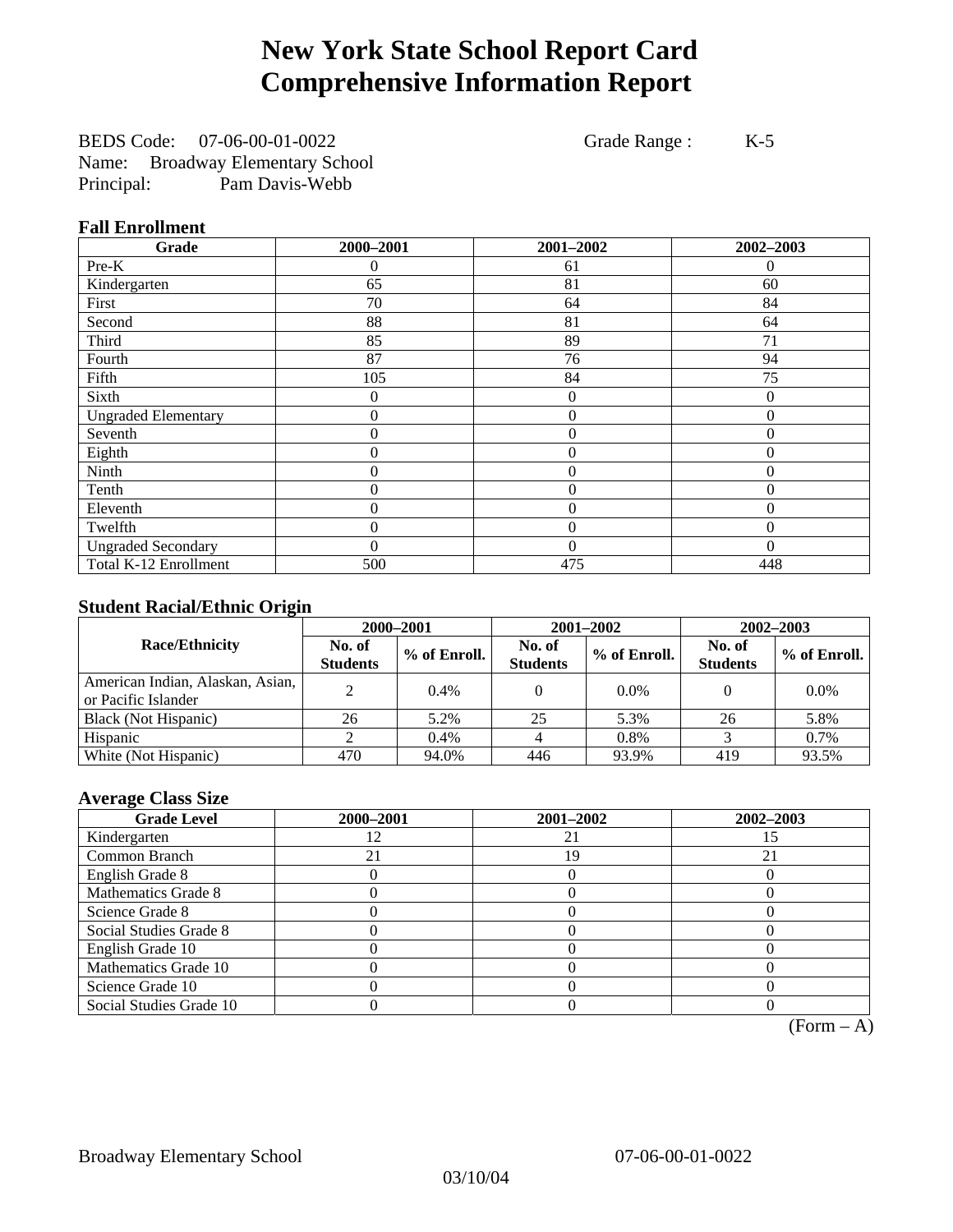### **District Need to Resource Capacity Category**

| <b>N/RC Category</b> | <b>Description</b>                                                   |
|----------------------|----------------------------------------------------------------------|
|                      | This is an urban or suburban school district with high student needs |
|                      | in relation to district resource capacity.                           |

### **Similar School Group and Description**

| <b>Similar School Group</b> | <b>Description</b>                                                      |
|-----------------------------|-------------------------------------------------------------------------|
|                             | All schools in this group are elementary level schools in urban or      |
|                             | suburban school districts with high student needs in relation to        |
|                             | district resources. The schools in this group are in the lower range of |
|                             | student needs for elementary level schools in these districts.          |

All schools within the same N/RC category are divided into three similar school groups defined by the percentage of students in the school who are eligible for the free-lunch program and/or who are limited English proficient (also known as English language learners).

#### **Student Demographics Used To Determine Similar Schools Group**

|                                   | 2000-2001 |         | $2001 - 2002$ |         | $2002 - 2003$ |         |
|-----------------------------------|-----------|---------|---------------|---------|---------------|---------|
|                                   | Count     | Percent | Count         | Percent | Count         | Percent |
| <b>Limited English Proficient</b> |           | 0.0%    |               | 0.0%    |               | 0.2%    |
| Eligible for Free Lunch           | 126       | 25.2%   | 12            | 23.6%   | 148           | 33.0%   |

#### **Attendance and Suspension**

|                               | 1999–2000<br>$%$ of<br>No. of |         | 2000-2001        |         | $2001 - 2002$   |         |
|-------------------------------|-------------------------------|---------|------------------|---------|-----------------|---------|
|                               |                               |         | $%$ of<br>No. of |         | No. of          | $%$ of  |
|                               | <b>Students</b>               | Enroll. | <b>Students</b>  | Enroll. | <b>Students</b> | Enroll. |
| <b>Annual Attendance Rate</b> |                               | 96.5%   |                  | 96.0%   |                 | 94.3%   |
| <b>Student Suspensions</b>    |                               | .3%     |                  | 3.0%    |                 | 0.8%    |

### **Student Socioeconomic and Stability Indicators (Percent of Enrollment)**

|                          | 2000–2001 | $2001 - 2002$ | 2002-2003 |
|--------------------------|-----------|---------------|-----------|
| <b>Reduced Lunch</b>     | 12.4%     | 12.4%         | 11.4%     |
| <b>Public Assistance</b> | 31-40%    | 21-30%        | 31-40%    |
| <b>Student Stability</b> | 90%       | 95%           | 92%       |

#### **Staff Counts**

| Staff                                 | 2002-2003 |
|---------------------------------------|-----------|
| <b>Total Teachers</b>                 |           |
| <b>Total Other Professional Staff</b> |           |
| <b>Total Paraprofessionals</b>        | NΑ        |
| Teaching Out of Certification*        |           |
| Teachers with Temporary Licenses      |           |

\*Teaching out of certification more than on an incidental basis. Teachers with temporary licenses are also counted as teaching out of certification.

 $(Form - B)$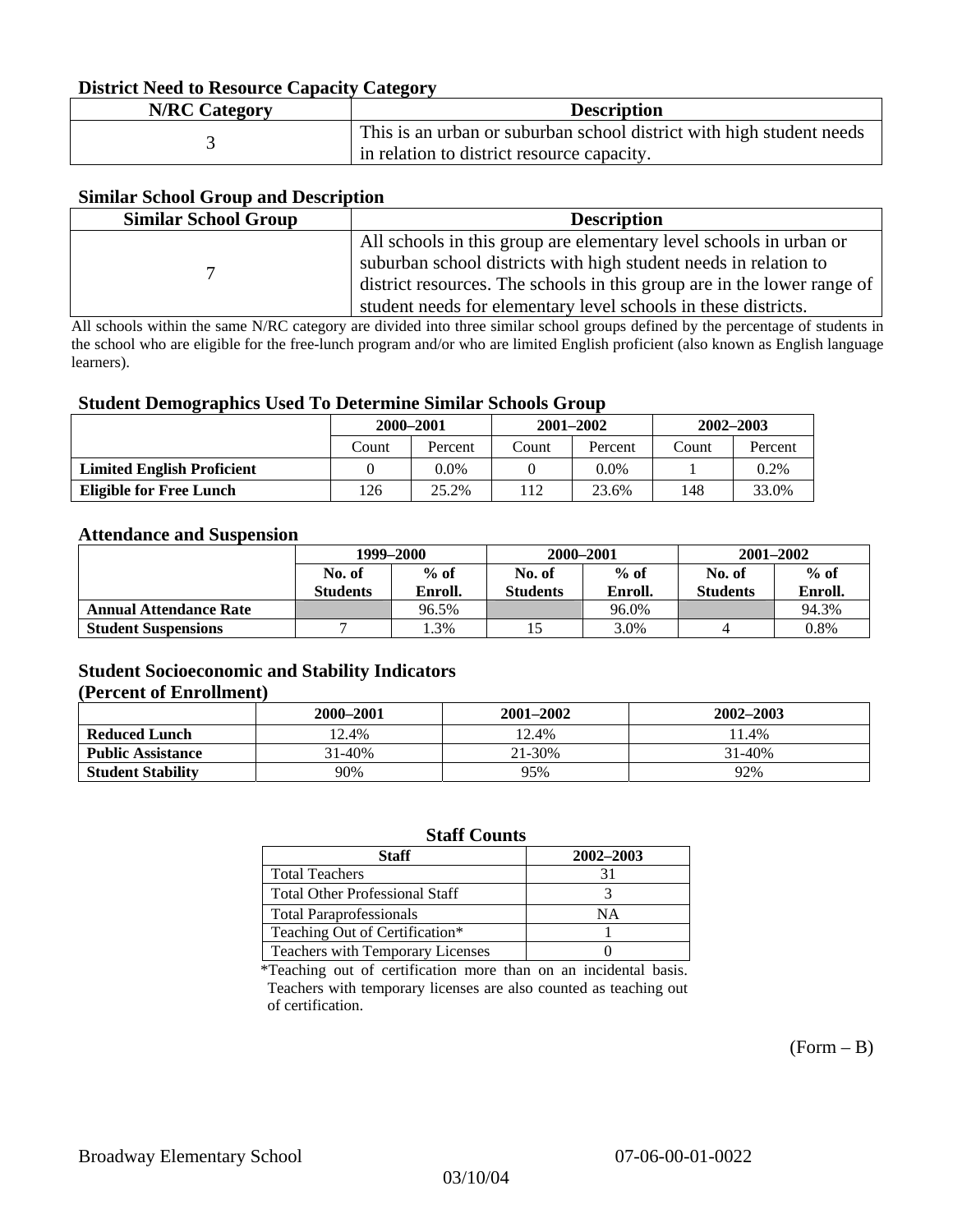# **Career Development and Occupational Studies (CDOS)**

### **Percentage of Students Documenting Self- and Career-Awareness Information and Career Exploration Activities, K–3**

| <b>Grades</b> | 2000-01 | $2001 - 02$ | $2002 - 03$ |
|---------------|---------|-------------|-------------|
| K-1           |         | $0\%$       | 100\%       |
| $7_{-}3$      |         | $0\%$       | 100%        |

### **Students Developing a Career Plan, 4–12**

| <b>Grades</b> |                                      | $2000 - 01$ | $2001 - 02$ | $2002 - 03$ |
|---------------|--------------------------------------|-------------|-------------|-------------|
|               | Number of General-Education Students |             | 81          | 146         |
| $4 - 5$       | Number of Students with Disabilities |             | 9           | 23          |
|               | Number of All Students               |             | 90          | 169         |
|               | Percent of Enrollment                |             | 56%         | 100%        |
|               | Number of General-Education Students |             | $\Omega$    | 0           |
| $6 - 8$       | Number of Students with Disabilities |             | $\Omega$    | $\Omega$    |
|               | Number of All Students               |             | $\Omega$    | $\Omega$    |
|               | Percent of Enrollment                |             | $0\%$       | $0\%$       |
|               | Number of General-Education Students |             | $\Omega$    | 0           |
| $9 - 12$      | Number of Students with Disabilities |             | $\Omega$    | 0           |
|               | Number of All Students               |             | $\Omega$    | $\theta$    |
|               | Percent of Enrollment                |             | 0%          | $0\%$       |

# **Second Language Proficiency Examinations**

### **General-Education Students**

| <b>Test</b> | 2000-2001         |           |            | 2001-2002 | $2002 - 2003$ |           |
|-------------|-------------------|-----------|------------|-----------|---------------|-----------|
|             | <b>No. Tested</b> | % Passing | No. Tested | % Passing | No. Tested    | % Passing |
| French      |                   | 0%        |            | $0\%$     |               | 0%        |
| German      |                   | 0%        |            | $0\%$     |               | 0%        |
| Italian     |                   | 0%        |            | 0%        |               | 0%        |
| Latin       |                   | 0%        |            | 0%        |               | 0%        |
| Spanish     |                   | 0%        |            | 0%        |               | 0%        |

### **Students with Disabilities**

| <b>Test</b> | 2000-2001  |           |            | 2001-2002 | 2002-2003  |           |  |
|-------------|------------|-----------|------------|-----------|------------|-----------|--|
|             | No. Tested | % Passing | No. Tested | % Passing | No. Tested | % Passing |  |
| French      |            | 0%        |            | 0%        |            | 0%        |  |
| German      |            | 0%        |            | $0\%$     |            | 0%        |  |
| Italian     |            | 0%        |            | 0%        |            | 0%        |  |
| Latin       |            | 0%        |            | 0%        |            | 0%        |  |
| Spanish     |            | 0%        |            | 0%        |            | 0%        |  |

(Form-D)